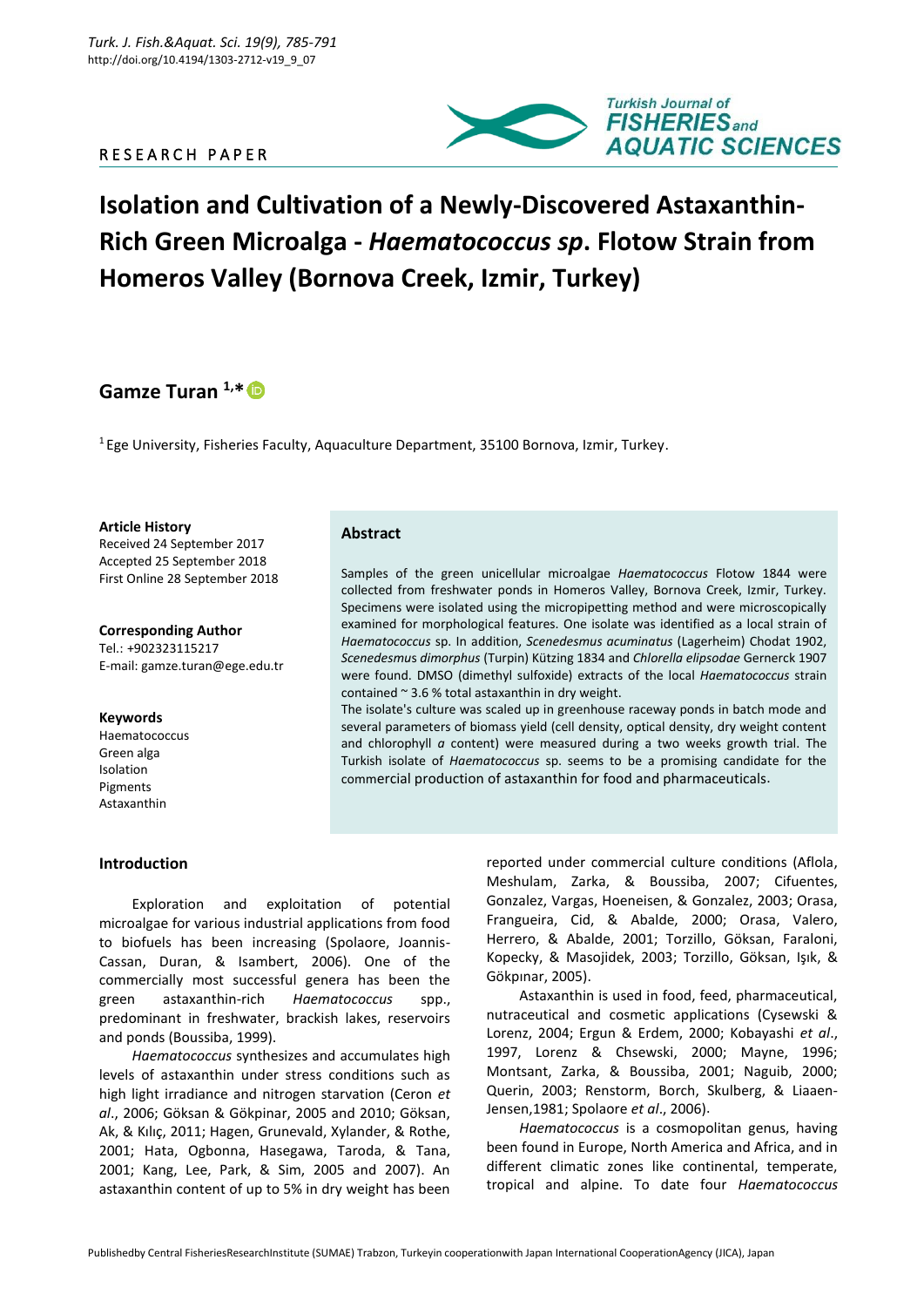species - *H. pluvialis*, *H. lacustris*, *H. droebakensis* and *H. capensis* with 11 strains have been cultivated in laboratory and commercial cultures. There have been several studies on *H. pluvialis* cultivation in Turkey (Göksan & Gökpınar, 2005; Göksan *et al*., 2010; Göksan *et al*., 2011). In view of the economic importance of the genus, the present study describes the isolation and first examination in culture of a promising indigenous strain of *Haematococcus* for its astaxanthin content with a culture scale up in greenhouse raceway ponds.

#### **Materials and Methods**

#### **Isolation and Acclimatization to Greenhouse Conditions**

Water samples were collected from algal blooms in freshwater ponds in Homeros Valley (Latitude 38°29' 44.32'' North by Longitude 27°13' 45.03'' East) Bornova Creek, Izmir, Turkey; Figure 1). The red color cells or cysts, *Scenedesmus acuminatus*, *Scenedesmus dimorphus* and *Chlorella ellipsoidae* were identified in the water samples.

Isolation of the cells was performed with a Pasteur pipette under a microscope (Andersen and Kawachi, 2005). The pipette was heated in a flame, extended, and broken. The target organisms (red cells) were picked up individualy from the samples and collected in clean 20 mL test tubes using the micropipettes.

A total of 20 mL of red algal stock culture was transferred to 200 mL of enriched Bold Basal Medium (BBM) in a 250 mL Erlenmeyer flask. The red cell cultures were incubated at 25°C under a 16/8 hours light/dark cycle (120 μmol/m<sup>2</sup> /s fluorescent white lights 4000K) with constant shaking. When green cells started to grow, they were microscopically examined for morphological features. After it was found that the cells were belonging to the genus *Heamatococcus*, the samples were cultured in Optimal *Heamatococcus* Medium (OHM) developed by Fabregas, Dominquez, Requerio, Maseda, and Otero (2000) and subjected to serial dilutions in order to get *Heamatococcus* unialgal culture stocks. Pure cultures were obtained from single cells and the unialgal cultures were established in both liquid and on agar slants of OHM, incubated at 20±1°C under 90  $\mu$ mol photons/  $m^2/s$  irradiance and continuous light. The purity of the culture was ensured by repeated plating and by regular microscope observations. Some samples of isolated red cells of *Haematococcus* sp. were labeled as EGE-SUF-ALGAE-27 were deposited at the Algae Culture Collection of Ege University Fisheries Faculty Aquaculture Department.

*Haematococcus* sp. established in agar plates were inoculated into 150-mL Erlenmeyer flasks and incubated for two weeks at 25±1°C under 180 µmol photons/  $m^2/s$  irradiance and continuous light. The cultures were sub-cultured at two-week intervals at least ten times prior to its scale up in 500, 1000 and 2000-mL Erlenmeyer flasks in OHM.

The stock cultures were moved to a greenhouse in carboys of 20 L capacity for 2 -3 weeks, before serving as the inocula for 100 L tanks. The algae in the tanks were subjected to at least 4 cycles of sub-culturing at



**Figure 1.** The map of study area.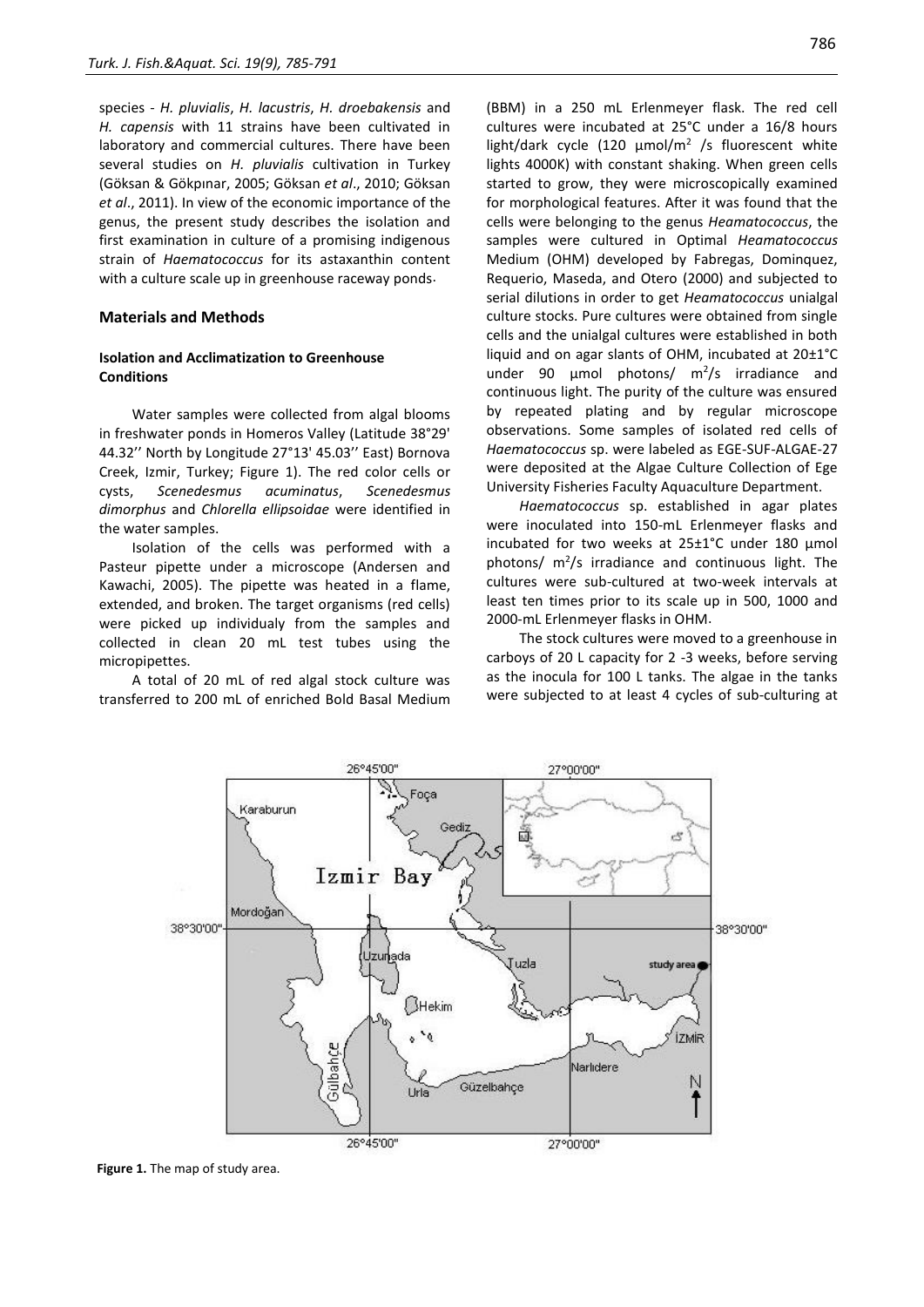intervals of two weeks at ambient temperature. The culture tanks were covered with transparent covers having four to five holes to facilitate aeration and to avoid condensation. Cultures were periodically examined under a microscope for detecting contaminants. Algal cultures in carboys and tanks were used to start cultures in 6,000 L capacity raceway ponds.

#### **Cultivation of** *Haematococcus sp***. in Greenhouse Raceway Ponds**

OHM was prepared and the pH was adjusted to 7- 7.5. The culture was inoculated at 10 -15% ( $v/v$ ) in to a raceway pond of 6,000 L capacity and the volume was made up to 3,000 L. The paddle wheel was set to 15 rpm, which provided good mixing. Cultures were monitored daily for two weeks for the physical parameters and their growth - cell density, optical density (OD), chlorophyll *a* and astaxanthin contents. The tanks were periodically examined under a microscope for detection of contaminants.

#### *Biomass Yield Estimation*

Cell density: Well-mixed samples of algal cultures were taken daily by a pipette and algal cell numbers were estimated using a haemocytometer under a microscope.

Optical density (OD): Well-mixed samples of algal cultures were taken daily and optical density was measured at 680 nm (Kang *et al*., 2005).

Chlorophyll *a*: Algae were filtered through a 0.45 µm membrane filter, which was then ground in a glass grinding vessel in 34 mL of spectrophotometric grade acetone (90%) with a motor-driven Teflon pestle for 3 min at room temperature. After grinding and rinsing with 90% acetone, the volume was doubled, mixed, and centrifuged for 10 min at about 5,000 g. The absorption spectrum of the supernatant was similar to that of pure chlorophyll *a*. Therefore, absorption at 630, 645, and 665 nm in 90% acetone was used as in Parsons and Strickland (1963) to calculate chlorophyll *a* concentrations.

Dry weight (DW): A volume of culture was centrifuged at 5000 rpm for 5 min at 40°C, the pellet was washed at least twice with distilled water, dried in a ventilated stove (Ecocell, MMM Group) for 4 h at 105°C, and weighed (Vonshak, 1997).

#### **Astaxanthin Extraction and Estimation**

A known volume of culture was centrifuged at 5000 rmp for 5 min at 4°C

and the resultant pellet was treated with a known volume of dimethyl sulfoxide (DMSO) and kept in a water bath for 30 min at 21°C. Absorbance of the pooled extracts was measured by a Spectrophotometer (Model Boeco S-20, Germany) at 489 nm. Total astaxanthin was estimated using the formula of Boussiba, Fan, & Vonshak (1992).

*Experimental Design and Data Analysis*

Each value was delivered from three representative samples. All the observations and calculations were made separately for each set of experiments and were expressed as a mean±standard deviation .

#### **Results and Discussion**

#### **Isolation and Acclimation of** *Haematococcus sp***. to Greenhouse Conditions**

The cell characteristics and the morphological features of the Turkish isolate demonstrated its close similarity with the genus *Haematococcus*. The individual cell size ranged between 10- 18 μm, depending upon the growth phase, with bigger aggregates of cells observed in the natural habitat and during culture stationary growth phase. Cells are spherical in shape, generally green to yellowish green, turning red under stressed conditions. The Turkish isolate of *Haematococcus* was determined by size and shape to be *Haematococcus*. An astaxanthin analysis confirmed the *Haematococcus* designation.

*Biomass and astaxanthin yields in the greenhouse raceway pond cultures Haematococcus* sp. grew exponentially (Figure 2-a, b, and c) up to day 12, with a cell concentration of  $1.6\pm0.15$  X  $10^6$  cells/ mL (Figure 3), OD 1.92±0.01 (Figure 4) and 0.504±0.002 g DW /L (Figure 5). The results showed similarities to those found by Ceron *et al*. (2006), Cysewski and Lorenz (2004), Dominquez-Bocanegra, Legareta, Jeronimo, & Campocosio, 2004, Göksan and Gökpınar (2005 and 2010), Göksan *et al*. (2011), Hagen *et al*. (2001), Hata *et al*. (2001), Kang *et al*. (2005 and 2007), Kobayashi *et al*. (1993 and 1997), Wang *et al*. (2003). The small differences between the study results can be explained by the different culture methods employed. For example, in the study of Hata *et al*. (2001) a sequential heterotrophic-photoautotrophic cultivation method of *Haematococcus pluvialis* was applied and a cell concentration of 7 g DW/ L was obtained.

The chlorophyll *a* concentration dropped from 22.33±0.23 mg/ g DW to 3.43±0.25 mg/g DW during the cultivation period (Figure 6). Similar results were also found in the study of Boussiba *et al*. (1999) where it was concluded that astaxanthin accumulation was accompanied by a drop in Chlorophyll *a* concentration per cell down to 50% of its original value (30 pg/cell) in nitrogen-starved culture whereas in the phosphatestarved culture this parameter did not change.

The astaxanthin content of the cultures was 3.6±0.1 % in DW (Figure 7). This result was similar to the finding that the astaxanthin content of *H. pluvialis* under commercial culture conditions can reach up to 5% in dry weight (Aflola *et al*., 2007, Cifuentes *et al*., 2003, Boussiba *et al*., 1992, Boussiba, 1999, Boussiba *et*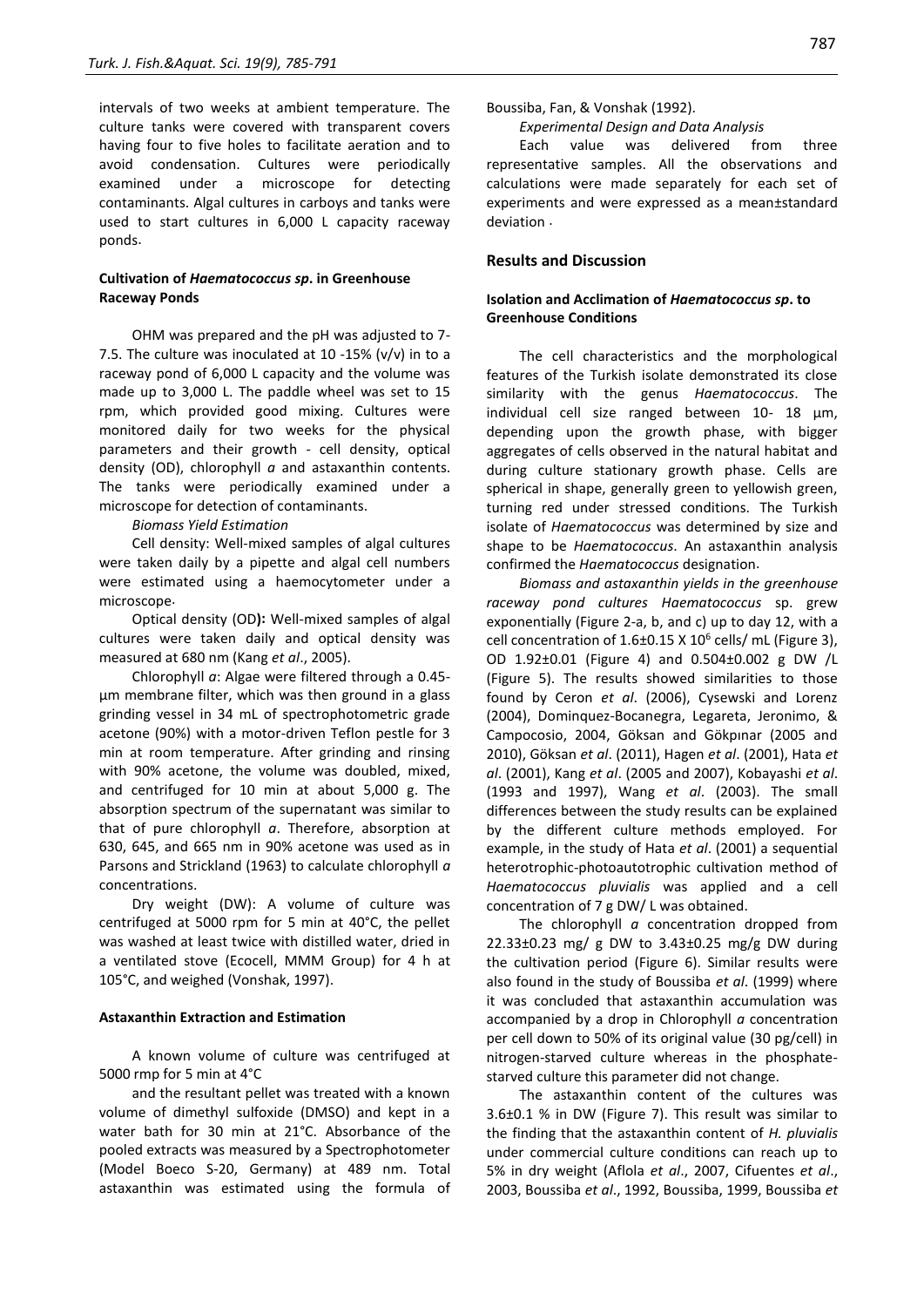

**Figure 2.** Cultivation of green stage cells (a), green to redish color early stage palmelloid cells (b) and harvested red color aplanospores (Haematocyts) and astaxanthin yield (c) of *Haematococcus* sp. in greenhouse raceway ponds.



**Figure 3.** Mean cell numbers of representative samples in *Haematococcus* sp. cultures during cultivation in greenhouse raceway ponds.



**Figure 4.** Mean optical densities of representative samples in *Haematococcus* sp. cultures during cultivation in greenhouse raceway ponds.

*al*.,1999, Orasa *et al*., 2000 and 2001, Torzillo *et al*., 2003 and 2005).

#### **Conclusions**

The astaxanthin content of *Haematococcus*

cultures is relatively high and makes this isolate promising for exploitation. Indigenous species are most likely desirable for successful industrial exploitation of organisms, and make the present investigation important for commercial development. Our further studies will identifiy this genus at species level with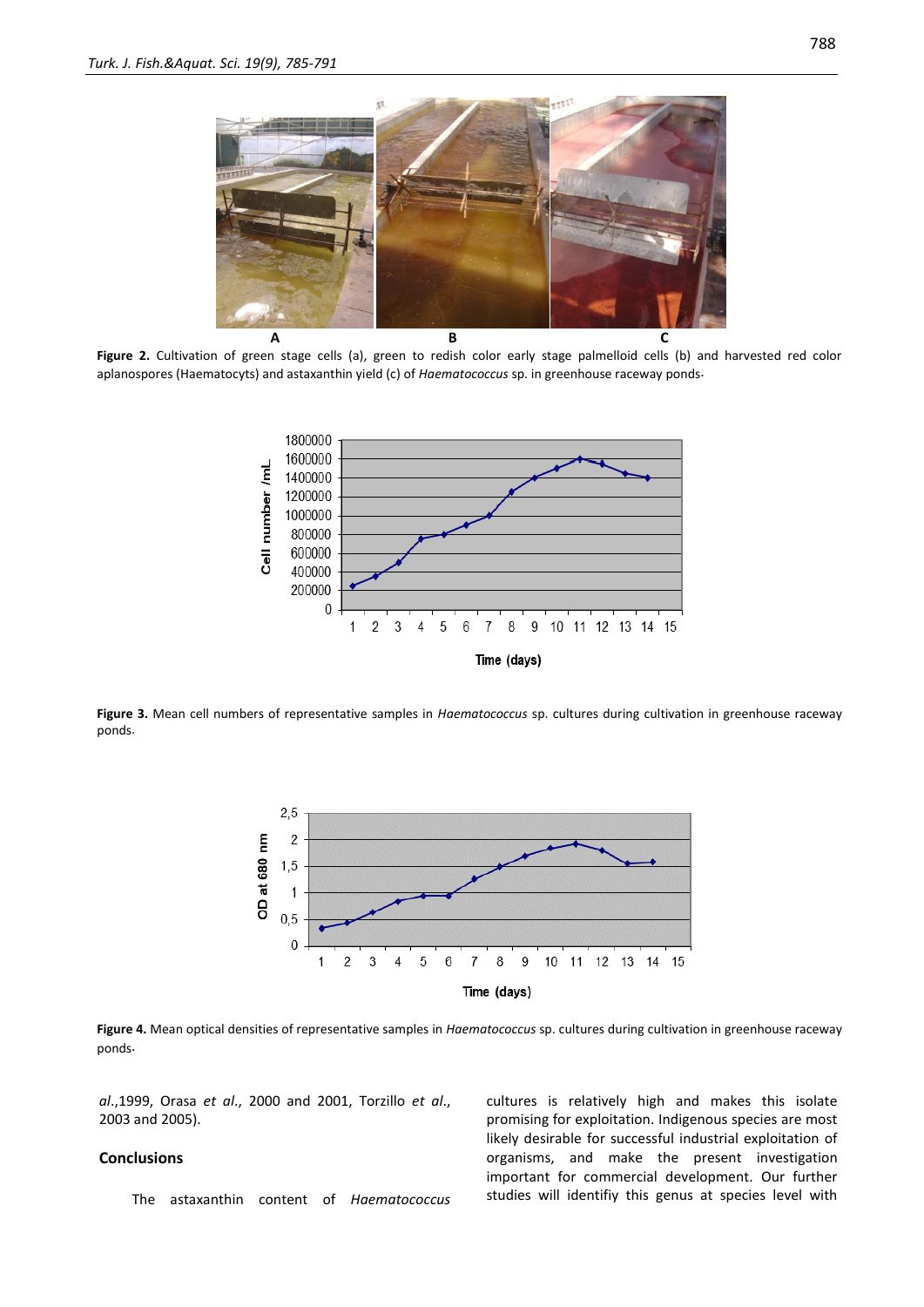

**Figure 5.** Mean dry weights of representative samples in *Haematococcus* sp. cultures during cultivation in greenhouse raceway ponds.



**Figure 6.** Mean total Chlorophyll *a* contents in dry weight of representative samples in *Haematococcus* sp. cultures during cultivation in greenhouse raceway ponds.



**Figure 7.** Mean total astaxanthin content in dry weight of representative samples in *Haematococcus* sp. cultures during cultivation in greenhouse raceway ponds.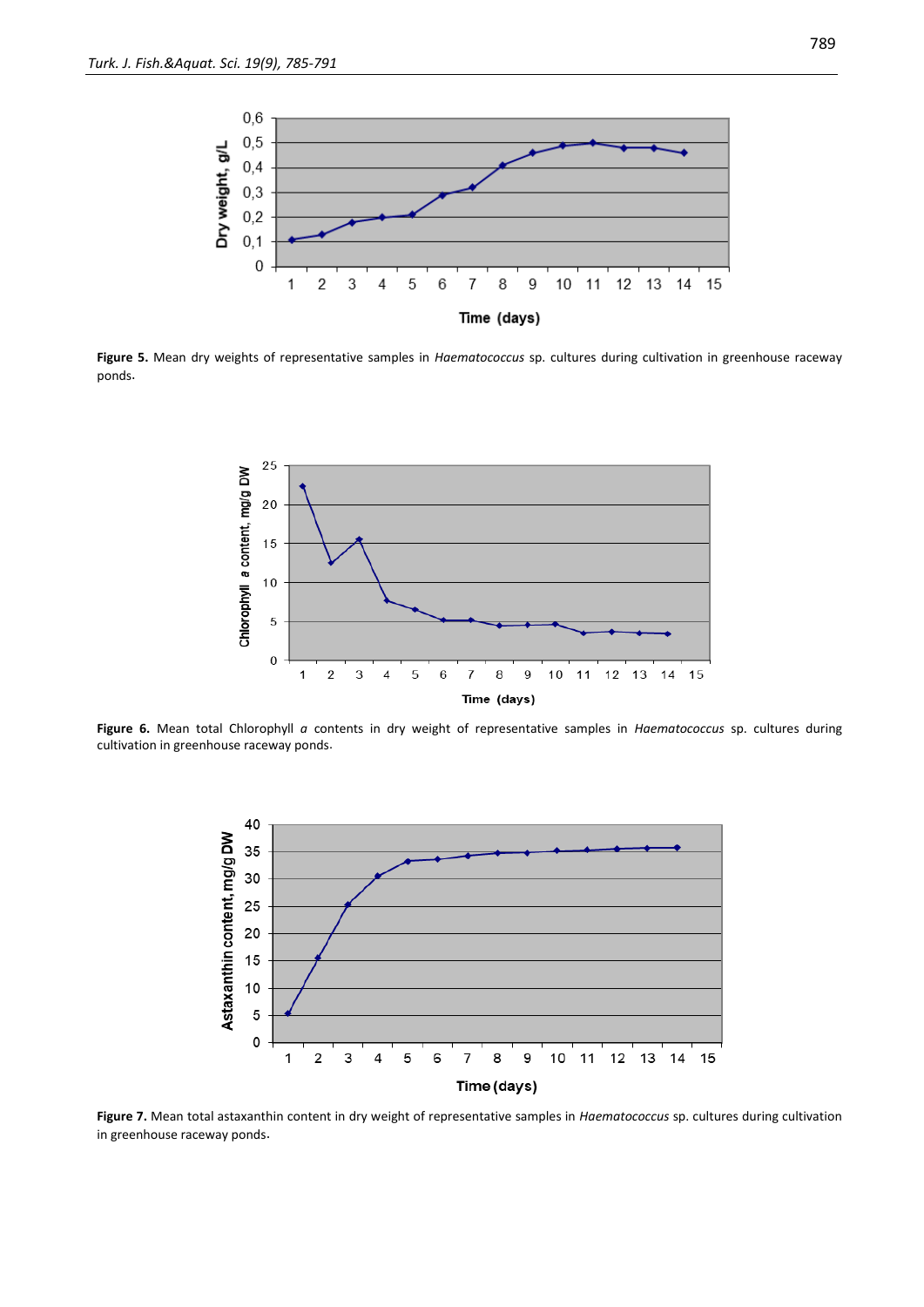molecular studies, optimization of culture parameters and identification of protocols for high yield biomass and astaxanthin production. Utilizing this technology provides a variety of economic incentives to a farm operator, such as product diversity, and the production of a valuable by-product.

#### **Acknowledgements**

The author is grateful to Prof. Dr. Semra CİRİK for identifications of the algal species, Dr. Amir NEORI for valuable information and suggestions in the preparation of this manuscript and Prof. Dr. Stephen Thomas ASTLEY for editing this manuscript.

#### **References**

- Aflalo, C., Meshulam, Y., Zarka, A., & Boussiba, S. (2007). On the Relative Efficiency of Two- vs. One-stage Production of Astaxanthin by the Green Alga *Haematococcus pluvialis*, *Biotehcnology and Bioengineering*, 98, 300- 305. https://doi.org/10.1002/bit.21391
- Andersen, R. A., & Kawachi, M. (2005). Traditional Microalgae Isolation Techniques. In Robert A. Anderson (ed), *Algal Culturing Techniques* (pp. 83-100). Elsevier Academic Press.
- Boussiba, S. (1999). Carotenogenesis in the Green Alga *Haematococcus pluvialis*: Cellular Physiology and Stress Response, *Physiologia Plantorum*, 108, 111- 117. https://doi.org/ 10.1034/j.1399- 3054.2000.108002111.x
- Boussiba, S., Wang, B., Yuan, J.P., Zarka, A., & Chen, F. (1999). Changes in Pigments Profile in the Green Alga *Haematococcus pluvialis* Exposed to Environmental Stresses, *Biotechnology Letters*, 21, 601- 604. https://doi.org/10.1023/A:1005507514694
- Boussiba, S., Fan, L., & Vonshak, A. (1992). Enhacement and Determination Astaxanthin Accumulation in Green Alga *Haematococcus pluvialis*, *Methods in Enzymology*, 213, 386- 391. [https://doi.org/10.1016/0076-](https://doi.org/10.1016/0076-6879(92)13140-S) [6879\(92\)13140-S.](https://doi.org/10.1016/0076-6879(92)13140-S)
- Ceron, M.C., Garcia-Malea, M.C., Rivas, J., Acien, F.G., Fernandez, J.M., Del Rio, E., Guerrero, M.G. & Molina, E. (2006). Antioxidant Activitiy of *Haematococcus pluvialis* Cells Grown in Culture as a Fuction of Their Carotenoid and Fatty Acid Content, *Applied Microbiology and Biotechnology*, 74 (5), 1112-1119. http://dx.doi.org/10.1007/s00253-006-0743-5.
- Cifuentes, A.S., Gonzalez, M.A., Vargas, S., Hoeneisen, M., & Gonzalez, N. (2003). Optimization of Biomass, Total Carotenoids and Astaxanthin Production in *Haematococcus pluvialis* Flotow Strain Steptoe (Nevada, USA) Under Laboratory, *Biological Research*, 36, 343-357.

http://dx.doi.org/10.4067/S0716-97602003000300006.

Cysewski, G.R., & Lorenz, R.T. (2004). Industrial production of microalgae cell-mass and secondary products-species of high potential *Haematococcus*. In A. Richmond (ed) *Hand book of microalgal culture Biotechnology and Applied Phycology* (pp: 281-288). Cambridge, MA: Blackwell Publishing.

https://doi.org/10.1002/9780470995280.

Dominquez-Bocanegra, A.R., Legareta, G.I., Jeronimo, M.F., & Campocosio, T.A., (2004). Influence of Environmental and Nutritional Factors in the Production of Astaxanthin from *Haematococcus pluvialis*, *Bioresource Tehnology*, 92, 209-214.

https://doi.org/10.1016/j.biortech.2003.04.001

- Ergun, S., & Erdem M. (2000). Doğal ve Sentetik Kaynaklarının Gökkuşağı Alabalıklarında (*Oncorhynchus mykiss*) Pigmentasyona Etkisi, *Turkish Journal of Veterinary and Animal Sciences,* 24, 393- 402.
- Göksan, T., Ak, İ., & Gökpınar, Ş. (2010). An Alternative Approach to the Traditional Mixotrophic Cultures of *Haematococcus pluvialis* Flotow (Chlorophyceae), *Journal of Microbiology and Biotechnology,* 20(9), 1276- 1282.
- Göksan, T., Ak, İ, & Kılıç, C. (2011). Growth Characteristics of the Alga *Haematococcus pluvialis* Flotow as Affected by Nitrogen Source, Vitamin, Light and Aeration, *Turkish Journal of Fisheries and Aquatic Science,* 11, 377- 383. https://doi.org/10.4194/1303-2712-v11\_3\_06
- Göksan, T., & Gökpınar, Ş. (2005). Vegetative growth characteristics of *Haematococcus pluvialis* Flotow (Chlorophyceae) at different Light intensities, *E.U Journal of Fisheries & Aquatic Sciences,* 22, 21- 24 (In Turkish).
- Hagen, C., Grunevald, K., Xylander, M., & Rothe, E. (2001). Effect of Cultivation Parameters on Growth and Pigment Biosynthesis in Flagellated Cells of *Haematococcus pluvialis*, *Journal of Applied Phycology,* 13, 79- 87[. https://doi.org/10.1023/A:1008105909044](https://doi.org/10.1023/A:1008105909044)
- Hata, N., Ogbonna, J.C., Hasegawa, Y., Taroda, H., & Tana, H. (2001). Production of astaxanthin by *Haematococcus pluvialis* in a sequential heterotrophicphotoautotrophic culture, *Journal of Applied Phycology,*  13**,** 395–402.

<https://doi.org/10.1023/A:1011921329568>

- Kang, C.D., Lee, J.S., Park, T.H., & Sim, S.J. (2005). Comparison of Hetetrophic and Photoautotrophic Induction on Astaxanthin Production by *Haematococcus pluvialis, Applied Microbiology and Biotechnology,* 68, 237- 241 . https://doi.org/10.1007/s00253-005-1889-2
- Kang, C.D., Lee, J.S., Park, T.H., & Sim, S.J. (2007). Complementary Limiting Factors of Astaxanthin Synthesis During Photoautotrophic Induction of *Haematococcus pluvialis*: C/N and Light Intensity, *Applied Microbiology and Biotechnology*, 74, 987-994. https://doi.org[/10.1007/s00253-006-0759-x](http://dx.doi.org/10.1007/s00253-006-0759-x)
- Kobayashi, M., Kakizono, T., & Nagai, S. (1993). Enhanced Carotenoid Biosynthesis by Oxidative Stress in Acetate-Induced Cyst Cells of a Green Unicellular Alga, *Haematococcus pluvialis*, *Applied and Environmental Microbiology, 59* (3), 867-873.
- Kobayashi, M., Kakizono, T., Nishio, T., Nagai, S., Kurimura, Y., & Tsuji, Y. (1997). Antioxidant Role of Astaxanthin in the Green Alga *Haematococcus pluvialis*, *Applied Microbiology and Biotechnology*, 48, 351- 356. <https://doi.org/10.1007/s002530051061>
- Lorenz, R.T., & Chsewski, G.R. (2000). Commercial Potential for *Haematococcus* Microalgae as a Natural Source of Astaxanthin, *Trends in Biotechnology*, *18*, 160- 167.
- Mayne, S.T. (1996). β- Carotene, Carotenoids and Disease Preventation in Humans, *FASEB J., 10*, 690-701.
- Montsant, A., Zarka, A., & Boussiba, S. (2001). Presence of a Nonhydrolyzable Biopolymer in the Cells and Astaxanthin-Rich Cysts of *Haematococcus pluvialis*